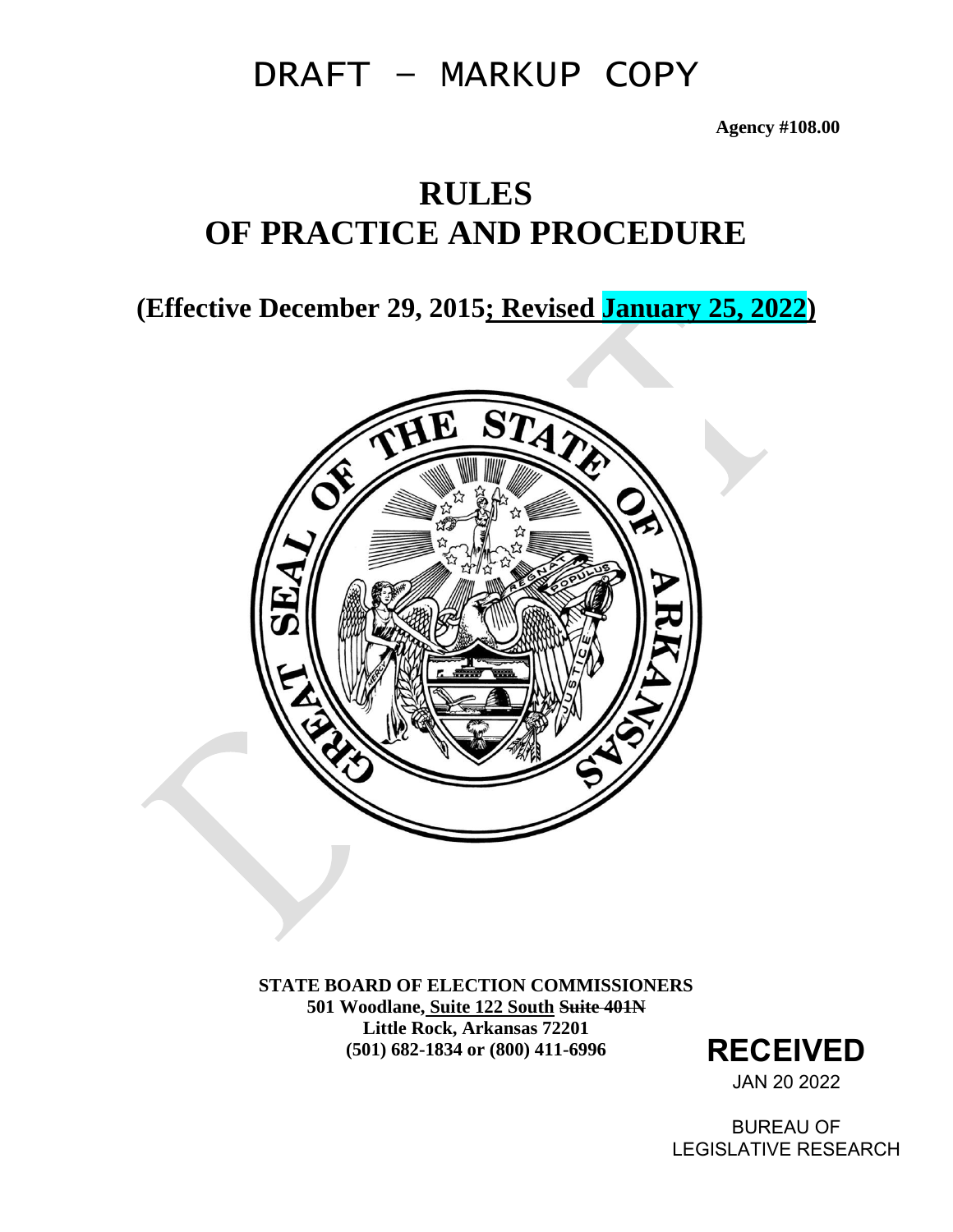#### **Scope of Rules**

These rules set forth a general description of the State Board of Election Commissioners stating the general course and method of the board's operations and the nature and requirements of the board's formal and informal procedures pursuant to A.C.A. § 25-15-203.

These rules also set forth the procedure for the filing and disposition of petitions for declaratory orders as to the applicability of any rule, statute, or order enforced by the board pursuant to A.C.A. § 25-15-206. These rules are in addition to and not a substitute for the laws of the State of Arkansas.

#### **§ 1100 1101 Board Organization**

- (1) The State Board of Election Commissioners is an agency of the state government composed of seven appointed commissioners and a staff. The entities who appoint board members, the qualifications of board members, the terms of board members, and other duties and responsibilities of the board are set out in A.C.A. § 7-4-101.
- (2) The legislature has empowered the board to enforce election laws and voter registration laws and has delegated to the board the authority to promulgate rules to assure even and consistent application of voter registration laws and fair and orderly election procedures. The board also develops resources to educate and assist candidates and county election administrators, develops specialized training programs, conducts and coordinates statewide training of county election commissioners and election officials, monitors compliance by local election authorities with federal and state election laws, investigates complaints of alleged election misconduct and election law violations, and distributes funds to the counties for state-supported political party primary elections, nonpartisan general elections, special primary elections, and statewide special elections.
- (3) The Secretary of State is the chair and secretary of the board. The chair or a person designated by the chair conducts meetings of the board. The chair's designee is the chair's proxy and counts toward a quorum to conduct business and may vote in the meeting.  $[A.C.A. § 7-4-101 (e)(4)]$
- (4) The board may form such committees or subcommittees as it deems necessary and/or appropriate to accomplish its legal aims and statutory purposes. The board may appoint one or more of its members to an unofficial committee or subcommittee and may invite non-board members to participate as unofficial committee or subcommittee members.
- (5) At any meeting of the board, four (4) members constitute a quorum whether in person or by electronic or telephonic means.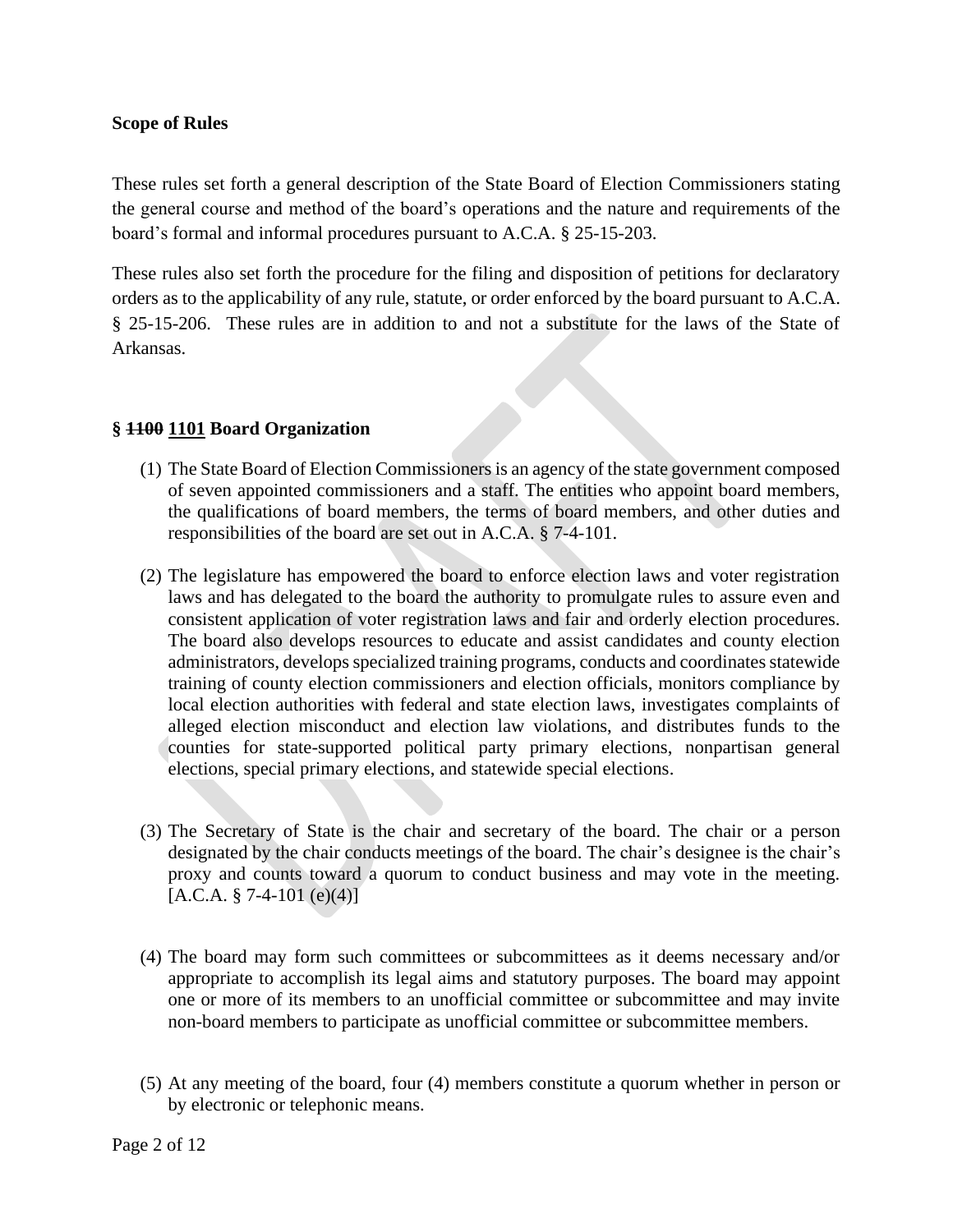- (6) A majority of the members of the board present shall vote on any matter before the board for any decision of the board to become effective. However, no sanctions for violations of election laws or voter registration laws may be imposed without the affirmative vote of at least four members. [A.C.A. § 7-4-101(e)(3)]
- (7) The following matters shall be by motion, followed by a second, in order for a vote of the board to be valid:
	- a. All matters requiring affirmative action by the full board or one of its members;
	- b. All decisions on public positions taken by the full board;
	- c. All decisions on declaratory orders; and
	- d. All decisions regarding findings of fact and conclusions of law or other actions regarding a person accused of violating the board's regulations or laws under the board's jurisdiction.
- (8) The board may by majority vote delegate the execution of any official duty or action to its chair, one of the other members, or the director.
- (9) A vacancy on the board shall not impair the right of the board to exercise its statutory powers and authority, subject to the requirement that a quorum be present and participating before any action of the board shall be considered valid.

#### **§ 1101 1102 Staff Organization**

- (1) The board may employ a director who may hire a staff. The director or other members of the staff may act as spokesmen for the board, receive correspondence and correspond on behalf of the board, provide legal and other research for the board, investigate allegations of violations of election laws under the board's jurisdiction, and perform other functions deemed appropriate by the board. The director serves at the will and the pleasure of the board.
- (2) The director shall ensure that the chair is advised of the progress and conduct of the employees and operation of the board office.
- (3) The director shall operate the board's office. The director's duties shall include, without limitation, the following:
	- a. General administration of the office and staff;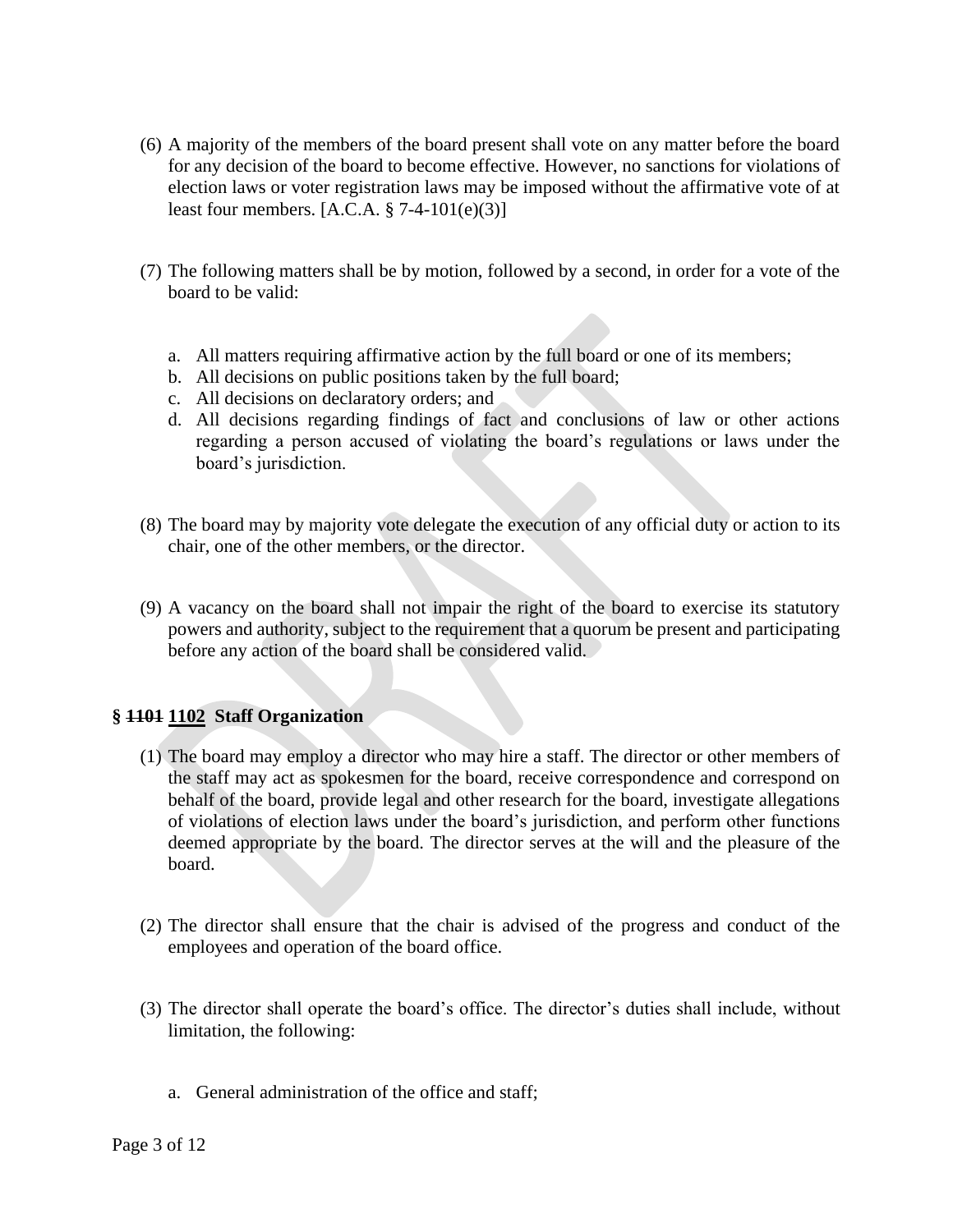- b. Managing the appropriated budget of the board;
- c. Maintenance of the board's files and records as the custodian of those records;
- d. Preparing reports, studies, policy statements, legal interpretations, proposed rules, training materials, reimbursements of county election expenses and other matters required by the board;
- e. Receiving and responding to correspondence on behalf of the board on matters relating to official board business;
- f. Managing travel, logistics, expenses, and reimbursement for members and staff and scheduling seminars and training by or for the board;
- g. Ensuring that the board office and its employees reflect good character, comply with the law, and carry out other duties as may, from time to time, be enumerated by the board.
- (4) Employees of the office (the staff) are the responsibility of the director in matters common to an employer/employee relationship, and the director shall be responsible to the board for the actions of staff.

#### **§ 1102 1103 Meeting Times and Sites**

(1) Meetings shall be called as needed by the chair or upon written request to the chair of at least four (4) members of the board.  $[A.C.A. § 7-4-101(e)]$ 

The director shall notify all members of the date, time and place of the meeting.

- (2) A written request by four members for a meeting:
	- a. Shall state the date of the meeting;
	- b. Shall state the items to be taken up at the meeting;
	- c. Shall be delivered to the chair, the director, and all other members; and
	- d. May be delivered as a separate email from each member requesting the meeting, or as a letter or letters signed by one or more of the members requesting the meeting.

Letters may be delivered by hand, by first class mail through the United States Post Office or by commercial mail service.

Upon receipt of the written request, the director shall notify all members of the date, time and place of the meeting and prepare an agenda in consultation with the chair for the meeting that includes the items in the written request.

(3) Notice of the date, time and place of all meetings shall be furnished to anyone who requests the information and to the news media located in the county in which the meeting is to be held and those located elsewhere that cover meetings of the board and have requested to be so notified.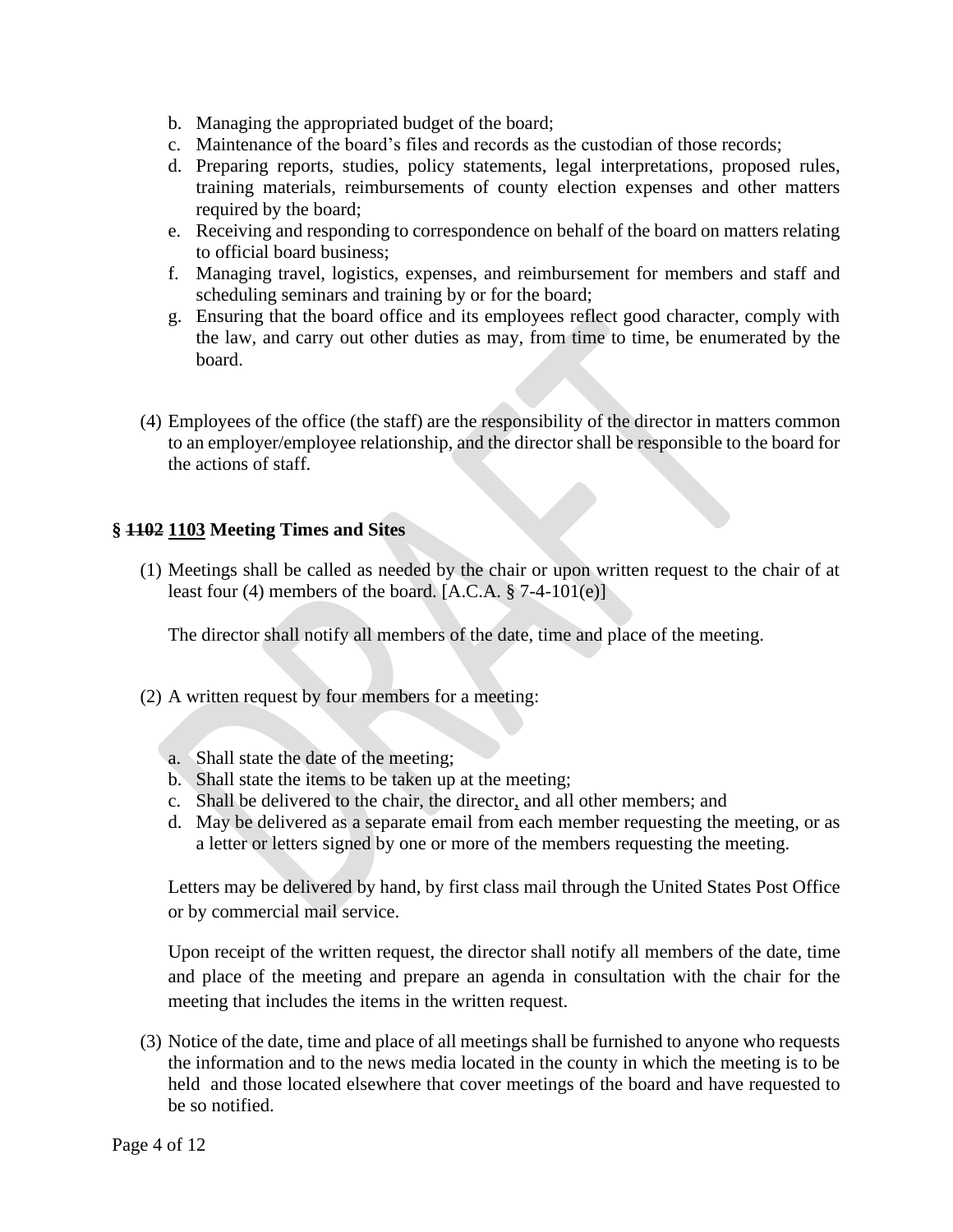- (4) Notice of meetings shall be provided to the news media and others who request notice at least forty-eight (48) hours prior to the scheduled meeting, or as soon as possible after the meeting is called if it is called within forty-eight (48) hours of the scheduled meeting. No meeting shall be held until at least two hours after the news media has been notified of the date, time, and place of the meeting.
- (5) The board may vary its meeting site to accommodate its needs and accomplish its purposes.
- (6) The director shall prepare a proposed agenda for each meeting with the consent of the chair. The proposed agenda shall be distributed to the commission members prior to any such meeting. Agenda items may be added during meetings by a majority vote of the board.

#### **§ 1103 1104 Meeting Procedures**

- (1) All meetings of the board shall be governed by Roberts Rules of Order, except as may be modified by a majority of the board or by rule.
- (2) Any member who has an actual conflict of interest in any proceeding before the board shall recuse voluntarily from any involvement in the matter. If four members determine that a member has a conflict, they may, by affirmative vote, disqualify said member from participation in the matter.
- (3) All meetings of the board shall be open to the public. All records generated or accepted by the board and its staff shall be open to public inspection, except for:
	- a. Matters which are parts of a complaint record while the record is exempt from disclosure under Ark. Code Ann.  $\S$  7-4-120(c)(2); and
	- b. The advice and opinions of the board's attorneys on matters which may be considered to have occurred in the attorney-client relationship.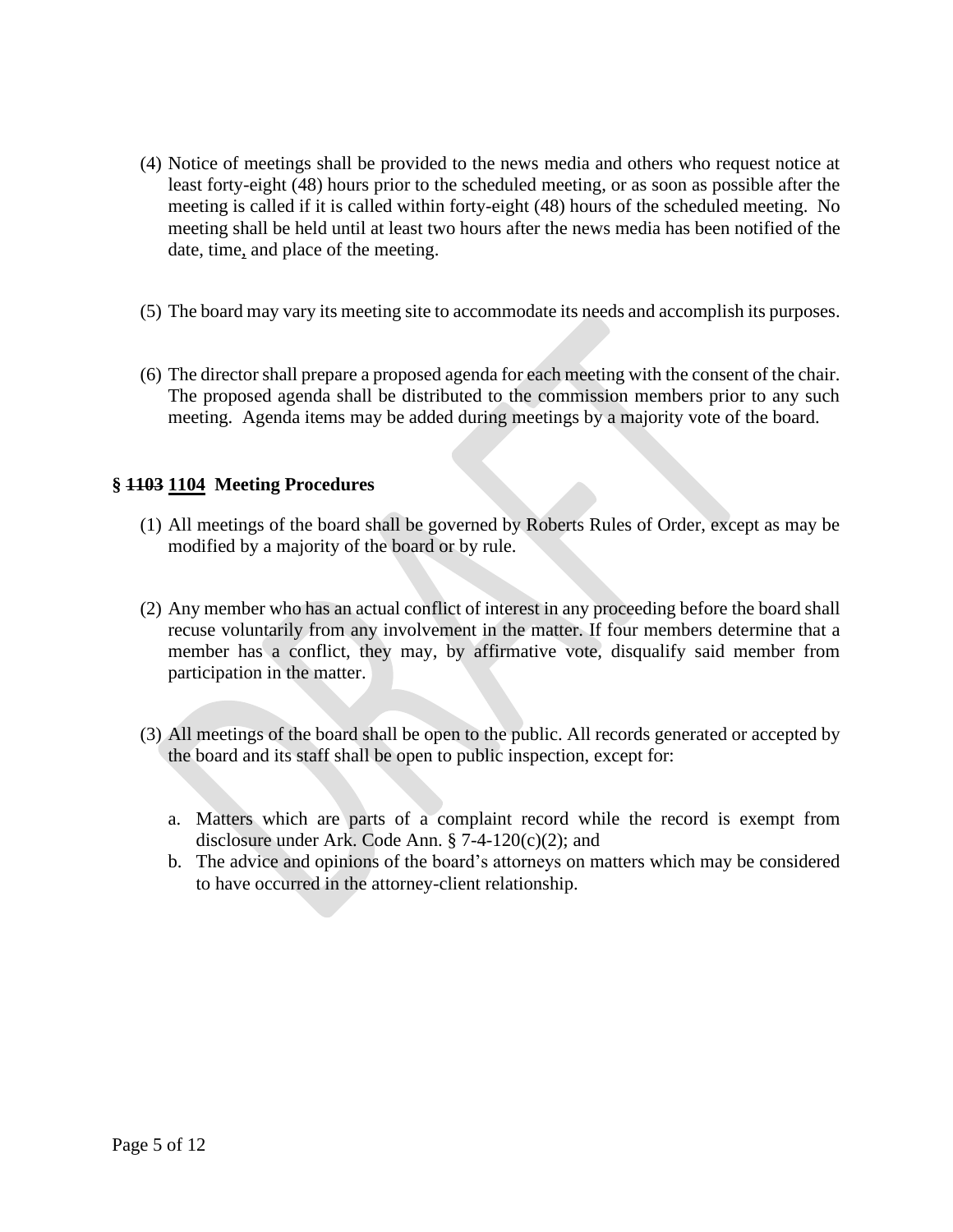#### **§ 1104 1105 Declaratory Orders Defined**

A declaratory order is a means of resolving a controversy or answering questions or doubts concerning the applicability of statutory provisions, rules or orders over which the State Board of Election Commissioners has authority. A petition for declaratory order may be used only to resolve questions or doubts as to how the statutes, rules or orders may apply to the petitioner's particular circumstances. A declaratory order is not the proper means for determining the conduct of another person or for obtaining a policy statement of general applicability from the board. A petition must describe the potential impact of statutes, rules or orders upon the petitioner's interests. [A.C.A. § 25-15-202]

#### **§ 1105 1106 Petition for a Declaratory Order**

The process to obtain a declaratory order is begun by filing a petition that provides the name, address, telephone number, and signature of the person requesting the order, and a complete statement of the facts and circumstances applicable to that person, including the statutes, rules or orders for which clarification is sought. The petitioner may request a hearing in the petition.

#### **§ 1106 1107 Declaratory Order**

- (1) Staff shall promptly draft an order. A draft order prepared by staff is unofficial until it has received the affirmative vote of a majority of a quorum of the Board. The Board may rely on the statements of fact set out in the petition without taking any position with regard to the validity of the facts.
- (2) No declaratory order shall be valid, official or have any effect unless it has been approved by a majority vote of a quorum of the Board. The board may alter, amend or strike any portion of the draft order, or may table a draft order for consideration in a future meeting or request that it be rewritten to comply with the commission's directives. The Board will render a final order within 90 days of filing the petition, either denying the petition or issuing a declaratory order. The board my reconsider, withdraw or amend prior orders on its own motion or by petition of a citizen, on a majority vote of a quorum of the Board.

#### **§ 1108 Filing an Appeal of a Polling Site Closure**

(a) The process to appeal the closure of a poll under A.C.A.  $\S$  7-5-101(d)(4) is begun by filing a document that provides the following information:

- (1) The Appellant's name,
- (2) The Appellant's address,
- (3) The Appellant's telephone number or email address if available,
- (4) A signature attesting to the truthfulness of the statements in the appeal under penalty of perjury, and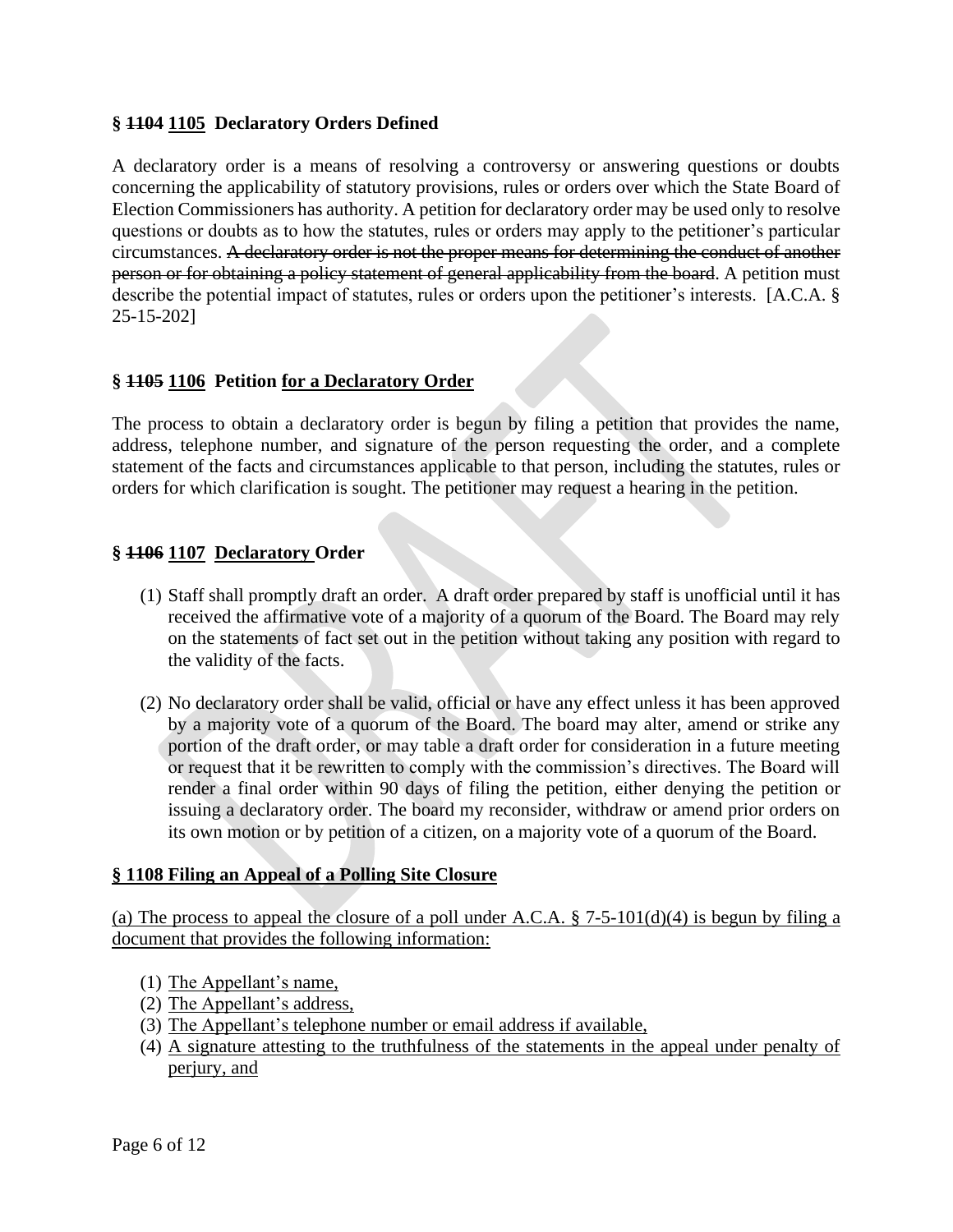- (5) A complete statement of the facts and circumstances which form the basis of this appeal, including;
	- a. the location or name of the poll(s) which have been closed;
	- b. whether any poll(s) were designated to replace the polls which were closed (if known);
	- c. the reason this closure is adverse to the election process;
	- d. whether the appellant is an eligible voter in the county; and
	- e. any additional information the appellant believes is relevant to the appeal.

(b) An appeal must arrive in the office of the SBEC by the close of business on the seventh (7) calendar day from the date on which the county board of election commissioners acted to close the poll or polls which are the subject of the appeal. If the seventh day falls on a weekend, a state holiday, or a day that state offices in Pulaski County are closed, the appeal shall be timely if received by the close of business on the next business day the office of the SBEC is open.

(c) The appeal must be in writing and may be filed in person, submitted by mail or common carrier, or submitted electronically. If submitted electronically, the appellant must include a facsimile of the appellant's original wet signature on the document.

## **§ 1109 Processing an Appeal of a Polling Site Closure**

(a) When an appeal is filed under A.C.A.  $\S$  7-5-101(d)(4) the Director shall:

- (1) Promptly review the appeal;
- (2) Notify the county board of election commissioners that the appeal has been filed and provide an opportunity to respond to the appeal in writing;
- (3) Conduct a review of the poll assignments of the county at issue in the appeal;
- (4) Provide the appeal and a report analyzing the appeal to the State Board of Election Commissioners;
- (5) Notify the appellant and the county board of election commissioners when a meeting to consider the appeal has been scheduled; and
- (6) Provide a draft order to the State Board of Election Commissioners.

(b) When an appeal under A.C.A. § 7-5-101(d)(4) is filed, the State Board of Election Commissioners shall:

- (1) Hold a public meeting no less than 30 days prior to the date of the election at issue to consider the appeal;
- (2) Consider the information provided in the appeal, any response from the county board of election commissions, and the information provided by staff;
- (3) Determine whether the closure of each poll which are the subjects of the appeal is permissible; and
- (4) Issue an order;
	- a. Upholding each poll closure at issue in the appeal;
	- b. Prohibiting each poll closure at issue in the appeal; or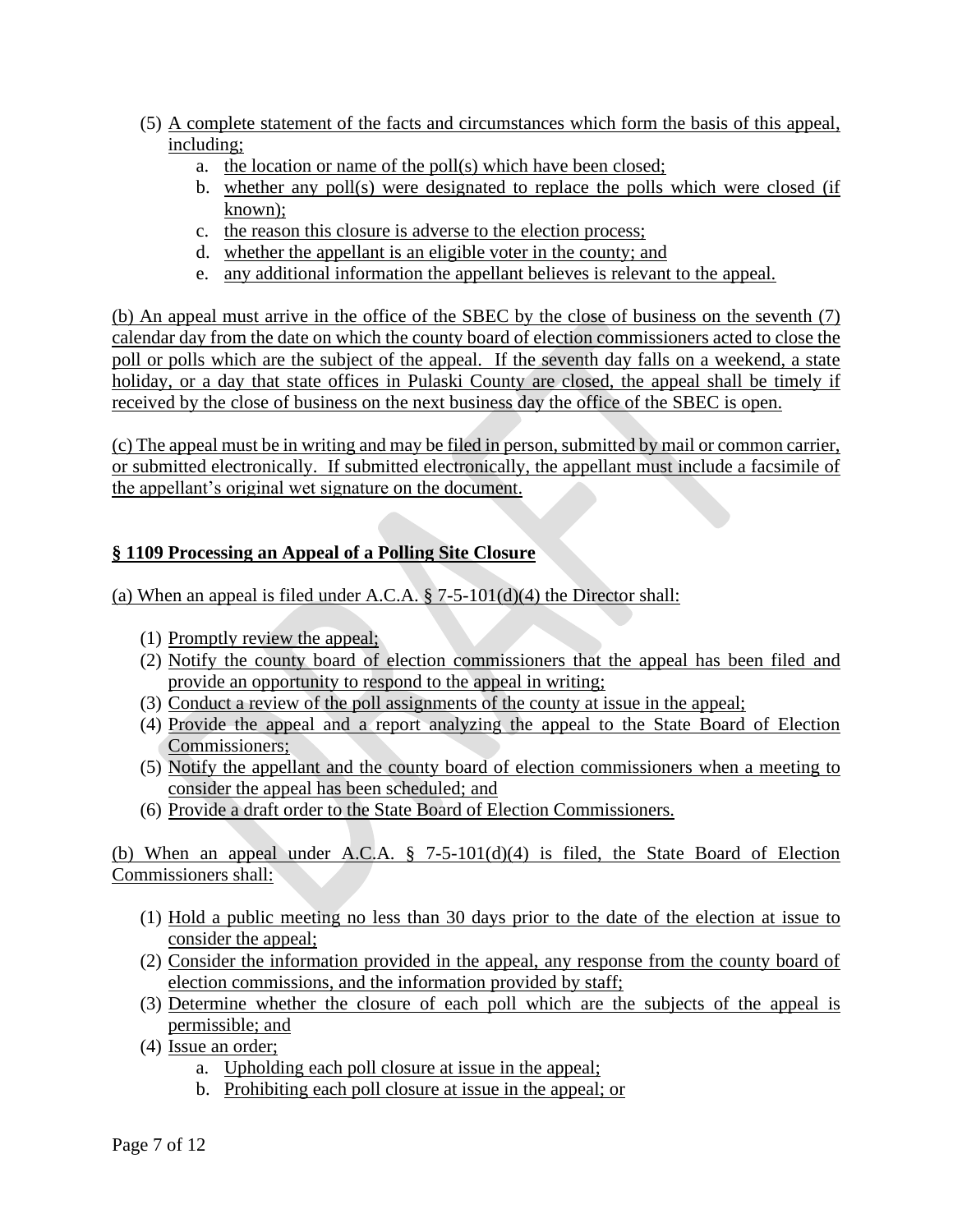c. Dismissing the appeal as procedurally deficient.

(c) The State Board of Election Commissioners may hear testimony by the appellant and by the county board of election commissioners or may reach a determination on the basis of the written statement of the appellant, the county board of election commissioners, and the information provided by Staff.

(d) The State Board of Election Commissioners may also hear public comment if it believes that the information would be helpful.

(e) The State Board of Election Commissioners may limit the time of any testimony it hears.

(f) If an appeal is filed which clearly fails to meet the requirements of A.C.A.  $\S$  7-5-101(d)(4) and the rules governing these appeals, the staff shall contact the appellant, using whatever contact information is provided, inform the appellant of the deficiency, and assist the appellant in filing a modified application.

(g) An appeal which is filed that is omitting any of the following information shall be considered deficient as a matter of law:

- (1) The Appellant's name;
- (2) The Appellant's signature attesting to the truthfulness of the statements in the appeal under penalty of perjury; and
- (3) A statement of the facts and circumstances which identify the location of the poll(s) which have been closed.
- (4) The appeal was untimely under this rule.

(h) An appeal which is found deficient as a matter of law may be dismissed without a meeting of the SBEC if;

- (1) The SBEC attempts to notify the appellant of the deficiency using the information provided by the appeal; and
- (2) The applicant fails to provide the missing information;
	- A. Within seven (7) days of the act of the CBEC to close the poll, or
	- B. Within seven (7) days of receiving the appeal if the date the CBEC acted to close the poll(s) in question is unknown.
- (3) The appeal is received less than 53 days prior to the date of the election shall be considered deficient as a matter of law and may be dismissed without a prior attempting to contact the appellant due to the appellant's failure to file the appeal within 7 days of the last day for the CBEC to make changes to the location of polling sites.

(i) To dismiss an appeal which is deficient as a matter of law, the director of the SBEC shall direct a letter to the appellant explaining why this appeal was deficient and eligible for dismissal. This letter, and a copy of the appeal, shall also be sent to the members of the State Board of Election Commissioners and the county board of election commissioners for the county at issue.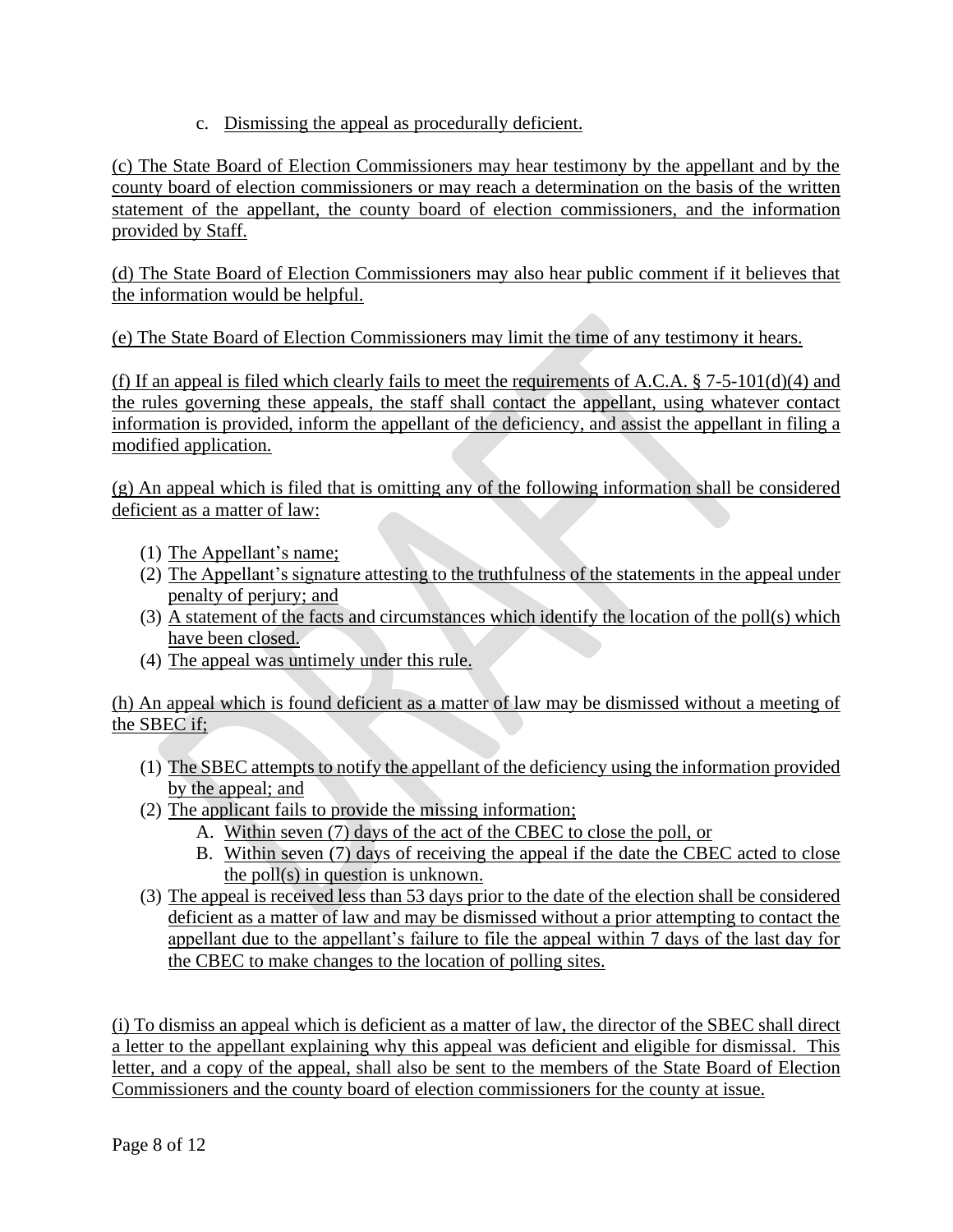## **§ 1110 Standard of Review in an Appeal of a Polling Site Closure**

(a) The State Board of Election Commissioners shall consider the following when determining whether a polling site closure subject to the appeal is permissible:

- (1) Whether the closure of the poll forces voters to travel an unreasonable distance in order to cast a ballot on election day;
- (2) The capacity of remaining polling locations to accommodate voters;
- (3) The number of voters who utilized a poll in prior elections;
- (4) The availability of vote centers and early voting in the county;
- (5) The relative distribution of the population across the county;
- (6) Whether the polling location in question meets or can be modified to meet the requirements of a poll under state and federal law;
- (7) The expense of operating the poll or of modifying the poll in order to make a poll satisfy the requirements of state and federal law;
- (8) The availability of the poll in question;
- (9) Whether the closure constitutes a violation of state or federal law; and
- (10) The number of poll workers available at the time poll worker appointments were made.

(b) The State Board of Election Commissioners shall uphold the actions of the county board of election commissioners unless, by a majority vote, it finds that the closure of one or more polls causes an undue burden on the ability of voters to access the polls on election day or constitutes a violation of law.

(c) If more than one poll was at issue in the appeal, the State Board of Election Commissioners shall consider each poll at issue and may prohibit some closures while upholding other closures.

## **§ 1111 Applicability of the polling site appeal process**

(a) An appeal of a polling site closure may only be made for polling site closures in a preferential primary or general election under A.C.A. § 7-5-101(d)(4).

(b) A vote center is a location selected by the CBEC where votes are cast and is within the definition of a polling site under A.C.A. § 7-1-101(28) and is subject to appeal under this rule.

(c) Changes made to early voting locations in a county are not subject to review under this rule.

(d) Under A.C.A.  $\S 7-5-101(d)(4)$ , the SBEC is required to resolve any appeal no less than 30 days prior to an election; therefore, emergency polling site changes are not subject to review by the SBEC.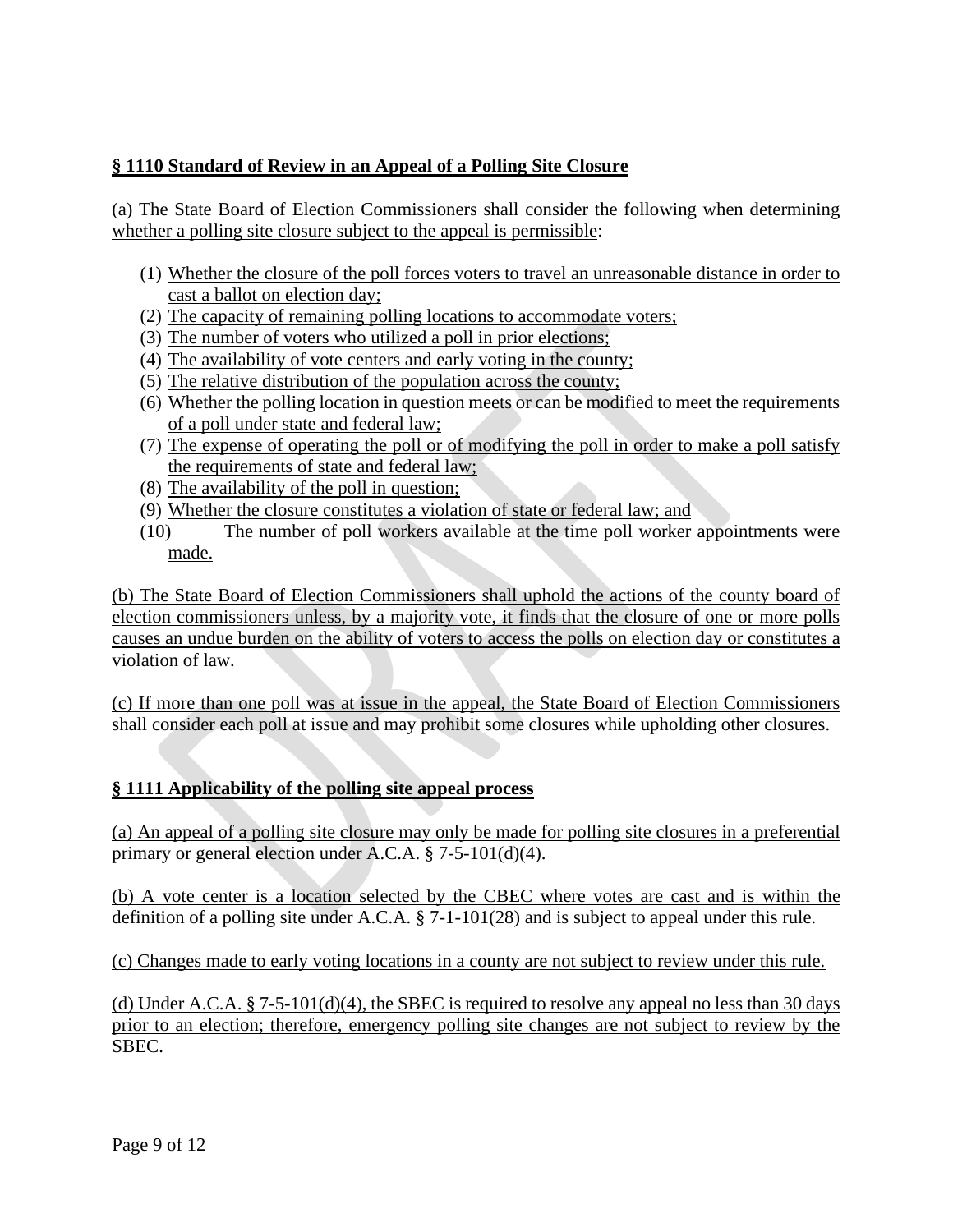# **§ 1112 Review of a Statewide Ballot Title and Popular Name**

(a) Pursuant to Article 5 §1 as implemented in Act 376 of 2019, the State Board of Election Commissioners is required to review the ballot title and popular name of a proposed statewide ballot measure.

(b) Upon receipt of a proposed ballot title and popular name the SBEC Director shall:

- (1) Forward the information received from the Secretary of State to the membership of the State Board of Election Commissioner within one (1) business day;
- (2) Analyze the text of the ballot title and popular name;
- (3) Provide a report to the SBEC which analysis issues identified by staff that may impact whether the SBEC may certify the ballot title or popular name;
- (4) Assist any members with questions or research which is requested of staff regarding the certification of a ballot title and popular name.
	- A. In the event that a member believes a ballot title may not be eligible for certification, the member may request the staff draft a proposed explanation of non-certification for consideration by the SBEC in the certification meeting.
	- B. Documents drafted for a member under this provision shall not be circulated to other members prior to the public meeting.
- (5) Send written notification to the petition sponsor on file with the Secretary of State's office notifying the sponsor of the date and time of the meeting in which certification will be considered.
	- A. Notification must be sent to the physical address of the sponsor and to any email address which was provided when the petition was filed with the Secretary of State.
	- B. Notice should be sent as soon as possible but not less than five (5) business days prior to the date of the meeting.

(c) Upon receipt of a proposed ballot title and popular name the SBEC shall:

- (1) Hold a public meeting no less than 29 days from the date the Secretary of State certifies the proposed ballot title and popular name to the SBEC staff.
- (2) Conduct deliberations regarding the sufficiency of the ballot title and popular name under A.C.A. § 7-9-111(i)(3) and vote whether to certify the ballot title and popular name.
- (3) If the ballot title is not certified, the SBEC shall:
	- A. Adopted a motion describing the reasons that the ballot title and popular name were not certified which is sufficiently detailed to allow the Director to provide the sponsor a written statement explaining why the ballot title and popular name were not certified; or
	- B. Adopted a written statement explaining why the ballot title and popular name were not certified.

(d) Within one (1) business day of the public meeting in which the SBEC determines whether to certify a ballot title or popular name the SBEC Director shall: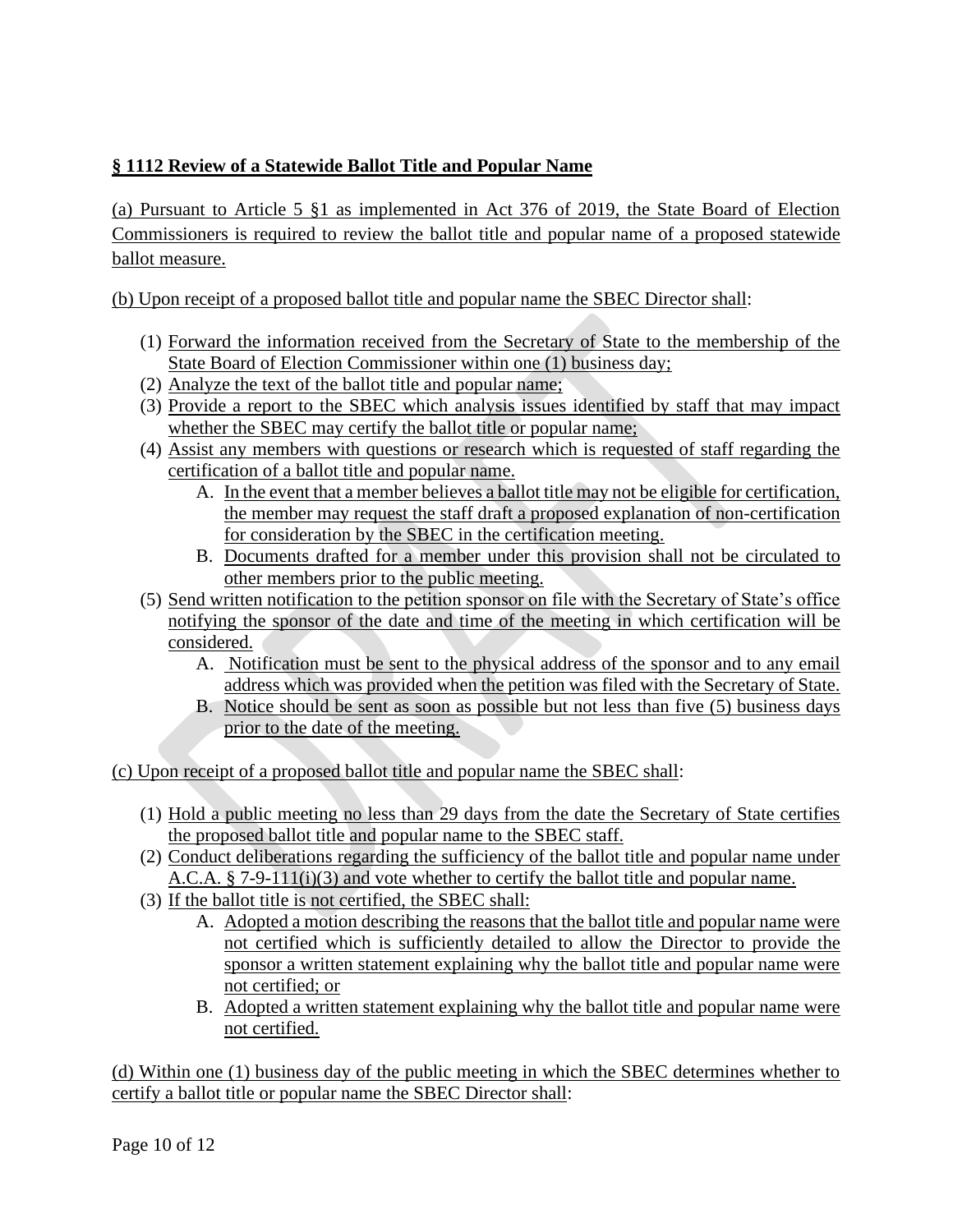- (1) Provide to the sponsor of the ballot title and popular name:
	- A. written notification to the sponsor regarding whether the ballot title and popular name were certified to the Secretary of State; and
	- B. In the event a ballot title was not certified, provide a written statement explaining why the ballot title and popular name were not certified.
- (2) Provide the Secretary of State:
	- A. A statement of certification for a ballot title and popular name approved by the SBEC including the text of the language reviewed; or
	- B. Notification that the ballot title and popular name were not certified.

## **§ 1113 Outside Advocacy Regarding a Statewide Ballot Title and Popular Name**

(a) The determination regarding whether to certify a ballot title and popular name under Article 5 §1 as implemented in Act 376 of 2019 is an administrative determination for the State Board of Election Commissioners and should not be considered an adversarial process.

(b) Interested third parties may file briefs in support or opposition of certification; however, the State Board of Election Commissioners is not obligated to review or respond any filings made by third parties. If a brief is filed with the Director which satisfies the requirements of this rule, the brief shall be forwarded to the members of the State Board of Election Commissioners within one (1) business day of being filed.

(c) The sponsor of the petition may file a brief analyzing why the language filed satisfies the requirements of A.C.A. § 7-9-111(i). This brief shall:

- (1) Be filed with the State Board of Election Commissioners within three (3) business day of the filing of the petition with the Secretary of State;
- (2) Be accompanied by the full text of the ballot title and popular name in an electronic format which can be imported into a word processor;
- (3) Utilizes standard 12-point typeface or a 10-point typeface in footnotes;
- (4) Utilize a in a Century font; and
- (5) Not exceed twenty (20) pages.

(d) Other interested third parties may file amicus tabula legatourm briefs with the State Board of Election Commissioners.

#### (1) In order to be reviewed by the State Board of Election Commissioners, these briefs shall be filed:

- A. Be filed by a registered voter in the State of Arkansas;
- B. Be filed within seven (7) days of the date the petition being filed with the Secretary of State:
- C. Utilizes standard 12-point typeface or a 10-point typeface in footnotes;
- D. Utilize a in a Century font; and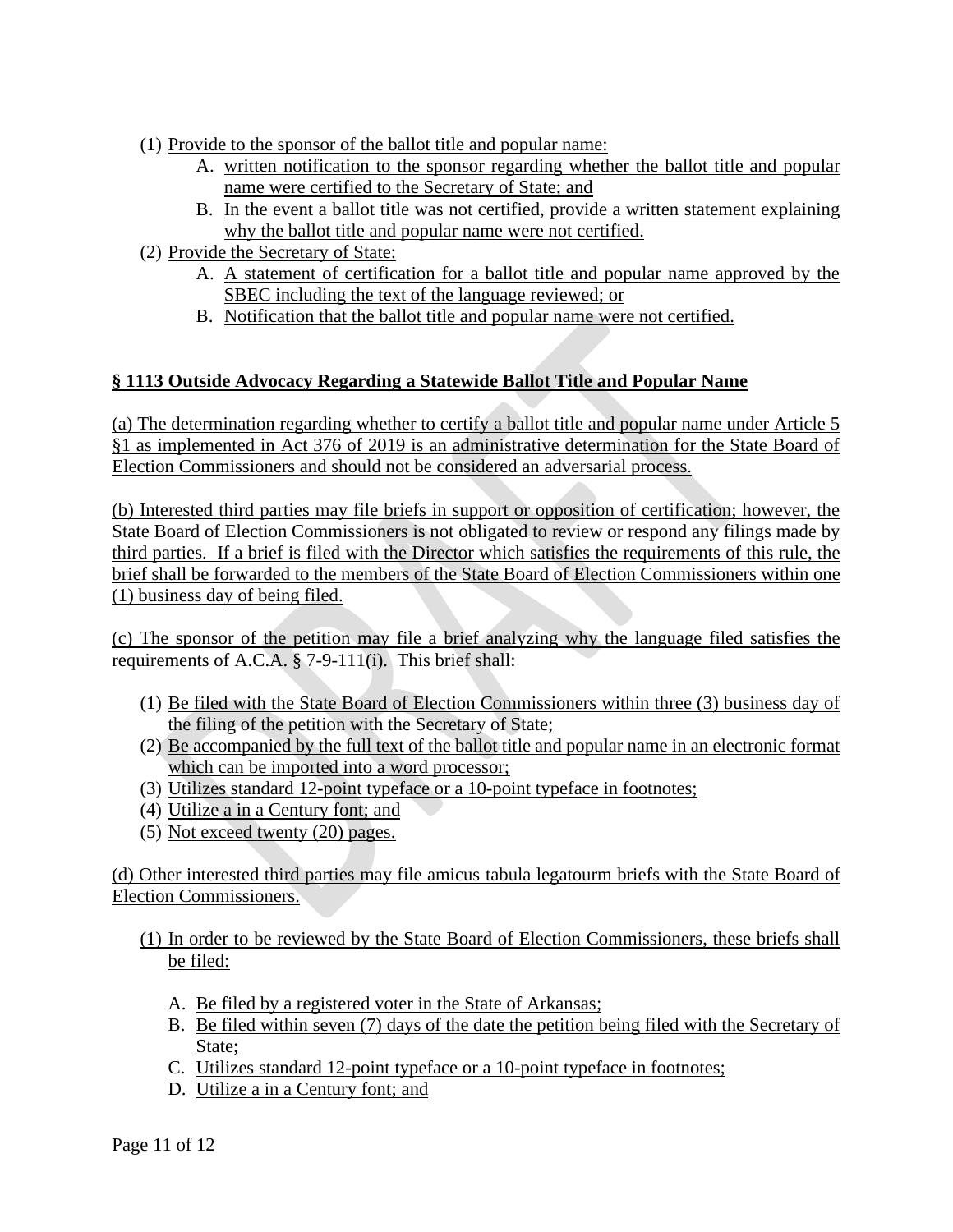- E. Not exceed twenty (20) pages.
- (2) Any brief filed after the deadline will not be forwarded to the State Board of Election Commissioners

(e) The sponsor of the petition may file one responsive brief addressing all amicus brief within twelve (12) days or the petition being filed with the Secretary of State.

## **§ 1114 Consideration of a Ballot Title and Popular Name in a Public Meeting**

(a) The State Board of Election Commissioners shall conduct deliberations in a public meeting regarding the sufficiency of the ballot title and popular name under A.C.A. § 7-9-111(i)(3) and vote whether to certify the ballot title and popular name.

- (b) The State Board of Election Commissioners may hear testimony by the sponsor and by other third parties.
- (c) If the State Board of Election Commissioners allows public testimony, this testimony shall be conducted pursuant to the following provisions:
	- (1) All persons testifying in this matter shall be placed under oath;
	- (2) The sponsor or the sponsor's designee shall be allowed to testify in favor of certification
	- (3) Other interested third parties who sign up to speak in favor or in opposition for certification may be permitted to testify.
	- (4) Additional testimony shall be offered in the order the person signed up to testify alternating testimony in favor or in opposition for certification.

(d) The State Board of Election Commissioners may limit the time of any testimony it hears.

(e) The State Board of Election Commissioners may end public testimony if by a two-thirds vote of the member present, the Board determines that additional testimony would be redundant or would not assist the member in determining whether the ballot title and popular name should be certified.

(f) The determination of whether to adopt a motion to certify or to decline to certify the ballot title and popular name being considered shall be made by an affirmative vote of at least four members.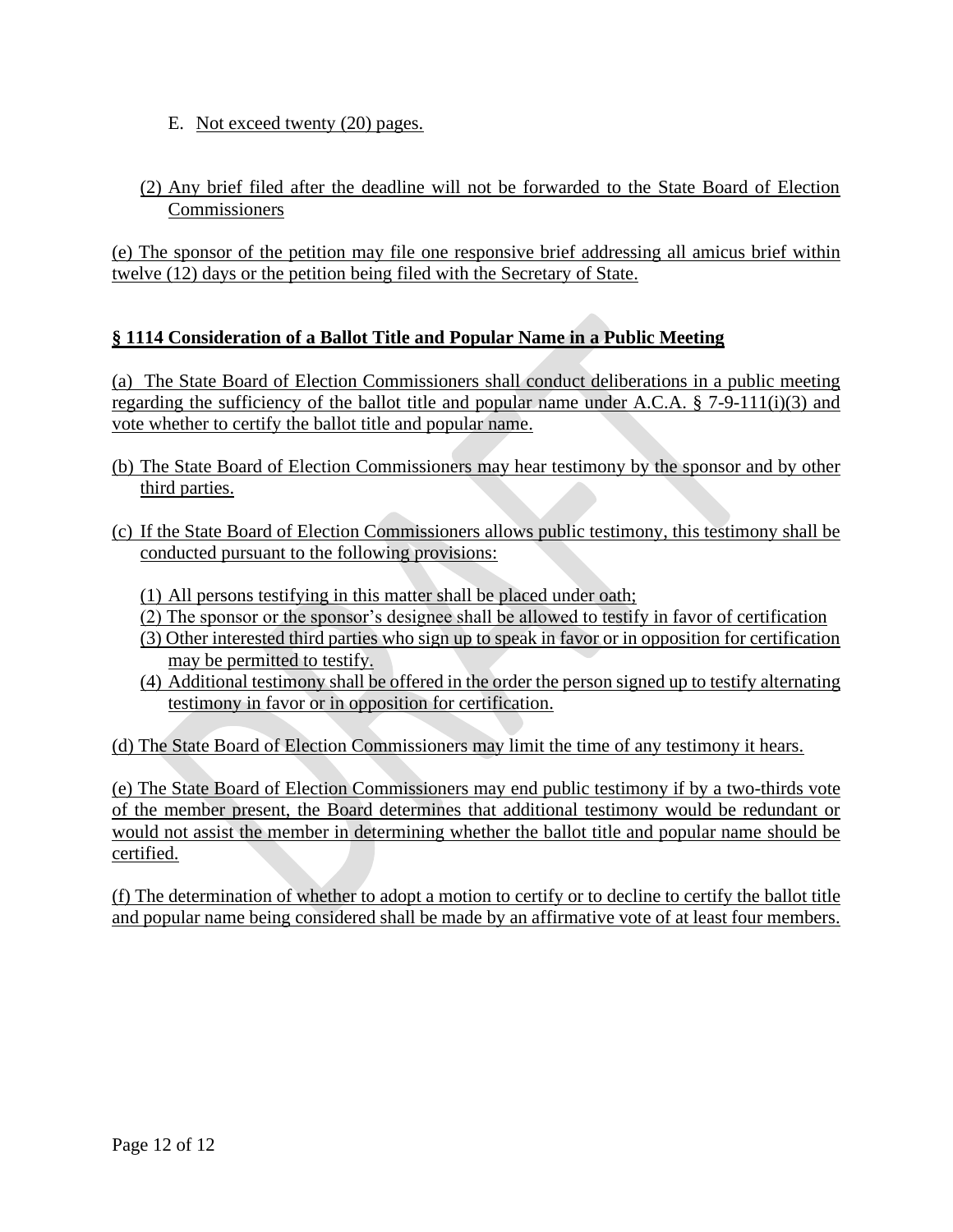**Stricken language would be deleted from and underlined language would be added to present law. Act 1063 of the Regular Session**

| 1  | State of Arkansas<br><i>As Engrossed: 14/1/21 S4/22/21</i>                   |
|----|------------------------------------------------------------------------------|
| 2  | A Bill<br>93rd General Assembly                                              |
| 3  | HOUSE BILL 1615<br>Regular Session, 2021                                     |
| 4  |                                                                              |
| 5  | By: Representative Ladyman                                                   |
| 6  | By: Senator K. Hammer                                                        |
| 7  |                                                                              |
| 8  | <b>For An Act To Be Entitled</b>                                             |
| 9  | AN ACT TO AMEND ELECTION PROCEDURES; TO AMEND THE                            |
| 10 | REQUIREMENTS FOR ELECTION OFFICIALS; TO AMEND THE                            |
| 11 | LOCATION OF POLLING PLACES; TO AMEND THE LAW                                 |
| 12 | CONCERNING THE INFORMATION CONTAINED IN THE VOTER                            |
| 13 | REGISTRATION LIST; AND FOR OTHER PURPOSES.                                   |
| 14 |                                                                              |
| 15 |                                                                              |
| 16 | <b>Subtitle</b>                                                              |
| 17 | TO AMEND ELECTION PROCEDURES; TO AMEND                                       |
| 18 | THE REQUIREMENTS FOR ELECTION OFFICIALS;                                     |
| 19 | TO AMEND THE LOCATION OF POLLING PLACES;                                     |
| 20 | AND TO AMEND THE LAW CONCERNING THE                                          |
| 21 | INFORMATION CONTAINED IN THE VOTER                                           |
| 22 | REGISTRATION LIST.                                                           |
| 23 |                                                                              |
| 24 |                                                                              |
| 25 | BE IT ENACTED BY THE GENERAL ASSEMBLY OF THE STATE OF ARKANSAS:              |
| 26 |                                                                              |
| 27 | SECTION 1. Arkansas Code $\S$ 7-4-101(f), concerning the members,            |
| 28 | officers, meetings, and duties of the State Board of Election Commissioners, |
| 29 | is amended to add additional subdivisions to read as follows:                |
| 30 | (15) Consider an appeal filed to challenge a reduction in the                |
| 31 | number of polling sites in a county by a county board of election            |
| 32 | commissioners under § 7-5-101; and                                           |
| 33 | (16) Formulate, adopt, and promulgate rules for governing the                |
| 34 | appeal of a county board of election commissioners' reduction in the number  |
| 35 | of polling sites in a county under § 7-5-101.                                |

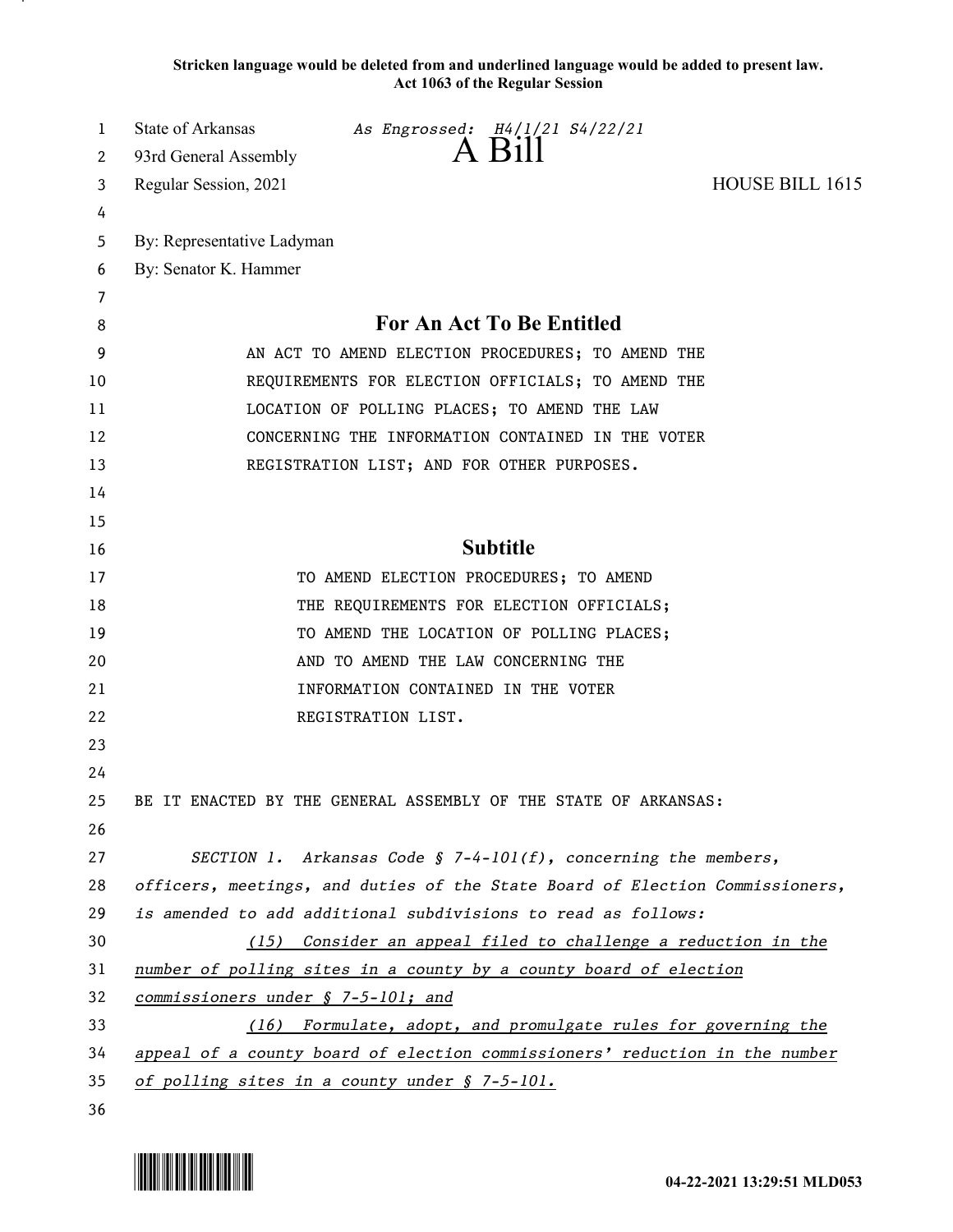| 1  | SECTION 2. Arkansas Code § 7-4-109(a), concerning qualifications of                  |
|----|--------------------------------------------------------------------------------------|
| 2  | state and county commissioners, election officials, poll workers, and                |
| 3  | certified election monitors, is amended to add an additional subdivision to          |
| 4  | read as follows:                                                                     |
| 5  | $(4)$ A person shall be eligible to serve as an election official                    |
| 6  | if the person is married to or related within the second degree of                   |
| 7  | consanguinity to a candidate running for office in the election who is               |
| 8  | unopposed and the person is appointed to serve as an election official at a          |
| 9  | polling place or vote center designated to serve a geographic area with a            |
| 10 | population of less than one thousand (1,000) qualified electors.                     |
| 11 |                                                                                      |
| 12 | SECTION 3. Arkansas Code § 7-5-101(a), concerning the establishment                  |
| 13 | and alteration of precinct boundaries, polling sites, and vote centers, is           |
| 14 | amended to read as follows:                                                          |
| 15 | The county board of election commissioners shall:<br>(a)(1)                          |
| 16 | Establish election precincts; and<br>(A)                                             |
| 17 | Designate a polling site for each precinct.<br>(B)(i)                                |
| 18 | (ii) A polling site may serve two (2) or more                                        |
| 19 | precincts, including parts of precincts.                                             |
| 20 | Except as provided in $\S$ 6-14-106, the designation of polling<br>(2)               |
| 21 | sites shall be by a unanimous vote of the members of the county board of             |
| 22 | election commissioners present.                                                      |
| 23 |                                                                                      |
| 24 | SECTION 4. Arkansas Code § 7-5-101(d)(2), concerning the establishment               |
| 25 | and alteration of precinct boundaries, polling sites, and vote centers, is           |
| 26 | amended to read as follows:                                                          |
| 27 | $(2)$ (A) The county board of election commissioners shall not change a              |
| 28 | polling site for any precinct less than $\frac{1}{2}$ (30) sixty (60) days before an |
| 29 | a preferential primary election or general election, except in the event of          |
| 30 | an emergency.                                                                        |
| 31 | The county board of election commissioners shall not<br>(B)                          |
| 32 | change a polling site for any precinct less than thirty (30) days before an          |
| 33 | election other than a preferential primary or general election, except in the        |
| 34 | event of an emergency.                                                               |
| 35 |                                                                                      |
| 36 | SECTION 5. Arkansas Code § 7-5-101(d), concerning the establishment                  |

04-22-2021 13:29:51 MLD053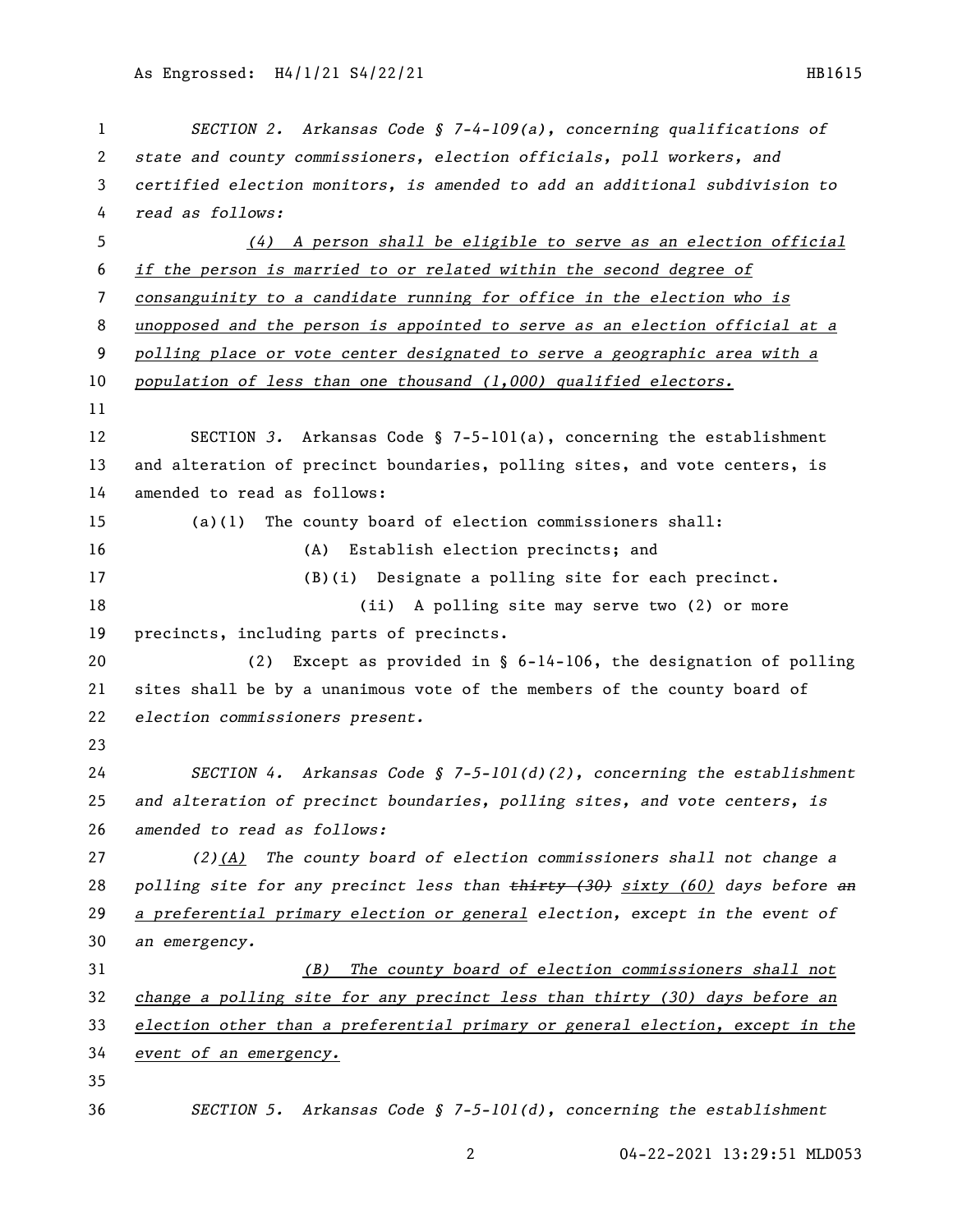| 1  | and alteration of precinct boundaries, polling sites, and vote centers, is    |
|----|-------------------------------------------------------------------------------|
| 2  | amended to add an additional subdivision to read as follows:                  |
| 3  | $(4)$ (A) If the county board of election commissioners reduces the           |
| 4  | total number of polling sites available in the county in a preferential       |
| 5  | primary election or a general election, a qualified elector of the county may |
| 6  | appeal the decision to close the polling site that adversely affects the      |
| 7  | qualified elector's ability to cast a ballot to the State Board of Election   |
| 8  | Commissioners.                                                                |
| 9  | (B) An appeal made to the State Board of Election                             |
| 10 | Commissioners shall:                                                          |
| 11 | (i) Be filed in writing within seven (7) days of the                          |
| 12 | vote of the county board of election commissioners to reduce the number of    |
| 13 | polling sites available in the county;                                        |
| 14 | (ii) Describe clearly the polling site that was                               |
| 15 | closed;                                                                       |
| 16 | (iii) Describe the reason the closure of the polling                          |
| 17 | site in question adversely affects the election process; and                  |
| 18 | Be signed by the appellant under penalty of<br>(iv)                           |
| 19 | perjury.                                                                      |
| 20 | When a timely and sufficient appeal is filed under<br>(C)                     |
| 21 | this subsection, the State Board of Election Commissioners shall determine if |
| 22 |                                                                               |
|    | the reduction in polling sites is permissible in a timely fashion and shall   |
| 23 | issue an order resolving the appeal no less than thirty (30) days before the  |
| 24 | date of the election.                                                         |
| 25 | An order by the State Board of Election Commissioners<br>(D)                  |
| 26 | prohibiting a reduction in polling sites under this subsection shall be       |
| 27 | effective for the remainder of the term of the county board of election       |
| 28 | commissioners whose actions were appealed.                                    |
| 29 |                                                                               |
| 30 | SECTION 6. Arkansas Code § 7-5-107 is amended to read as follows:             |
| 31 | 7-5-107. Use of voter registration lists by poll workers.                     |
| 32 | $(a)(1)$ In any election conducted in this state, precinct voter              |
| 33 | registration lists shall be used by poll workers in each polling place.       |
| 34 | $(2)$ (A)<br>An electronic poll book may be used by poll workers in           |
| 35 | each polling place.                                                           |

04-22-2021 13:29:51 MLD053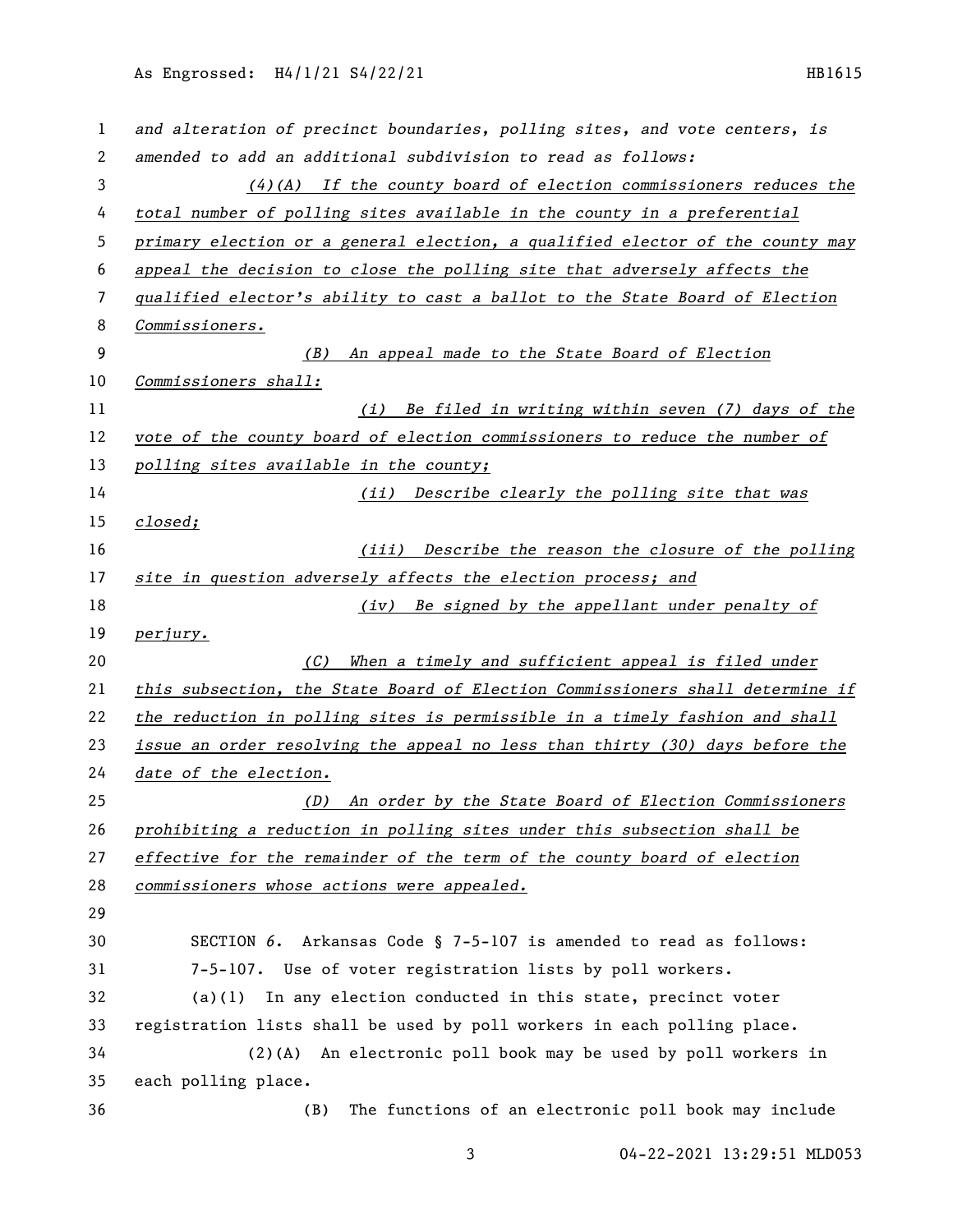without limitation: (i) Voter lookup; (ii) Voter verification; (iii) Voter identification; (iv) Precinct assignment; (v) Ballot assignment; (vi) Recording when a voter presents himself or 8 herself to an election official and requests a ballot; and (vii) Redirecting voters to the correct polling site; and (viii) Determining if a voter has requested an absentee ballot. (b) Precinct voter registration lists shall contain the name, address including zip code, and date of birth of each registered voter within the precinct, including those who have been designated inactive, the precinct number and county wherein the precinct is located, the name and date of the election, and a space for the voter's signature. (c) The following shall be printed at the top of each page of the precinct voter registration list: "IF YOU SIGN THIS FORM AND YOU ARE NOT A LAWFULLY REGISTERED VOTER OR IF YOU HAVE SUBMITTED AN ABSENTEE BALLOT FOR THIS ELECTION, YOU ARE MAKING A FALSE STATEMENT AND MAY BE COMMITTING PERJURY. PERJURY IS PUNISHABLE BY UP TO A \$10,000 FINE AND UP TO 10 YEARS IMPRISONMENT." SECTION *7*. Arkansas Code § 7-5-305(a)(11), concerning requirements to vote and duties of poll workers, is amended to read as follows: (11)(A) Verify if a person requested an absentee ballot according to the precinct voter registration list; and (B) Permit the person to cast a provisional ballot if the person received an absentee ballot according to the precinct voter registration list. SECTION *8*. Arkansas Code § 7-5-418(c), concerning early voting procedures, is amended to add an additional subdivision to read as follows: (6)(A) Verify if a person requested an absentee ballot according to the precinct voter registration list; and